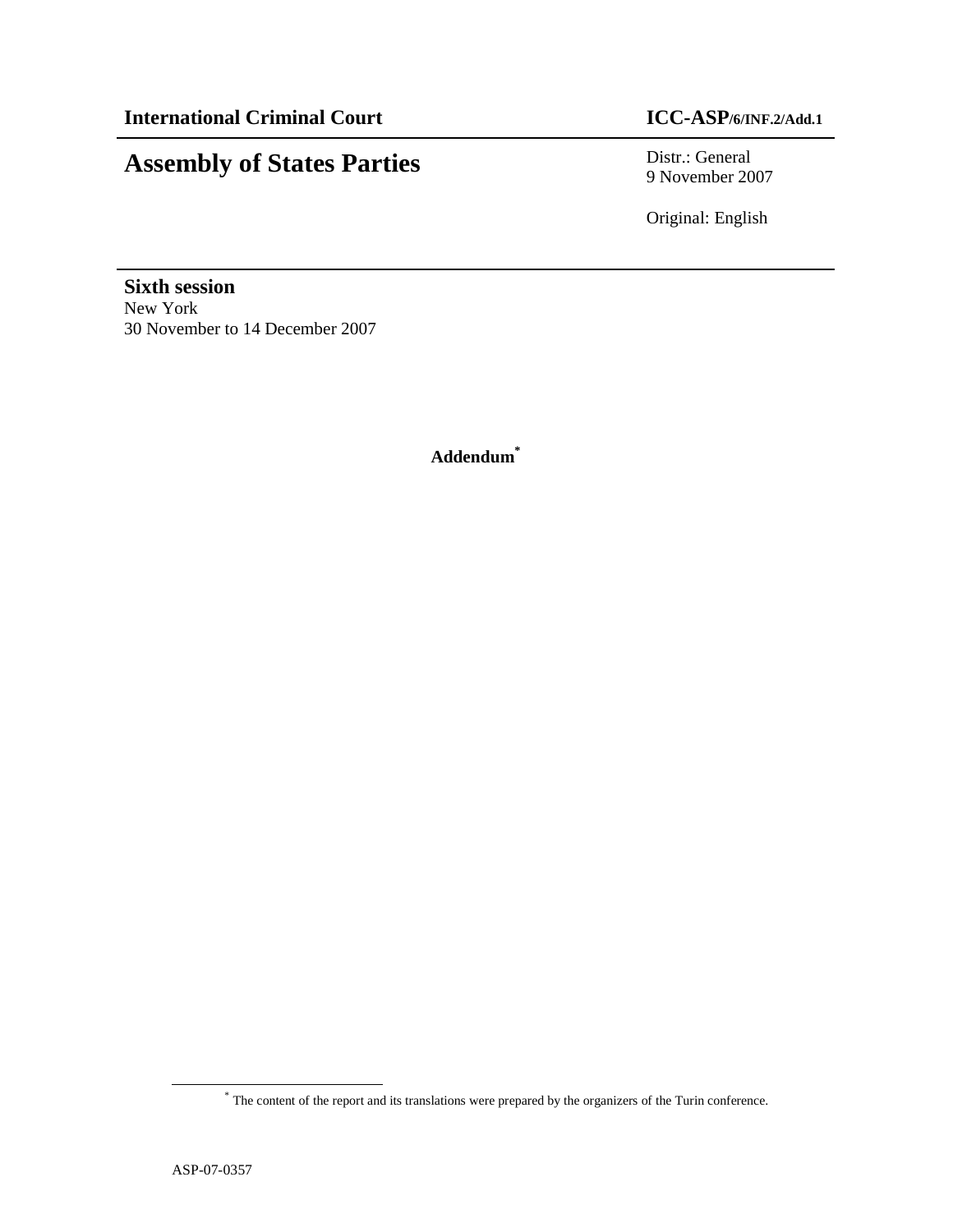# **Annex III**

# **Inauguration Ceremony**

#### **1. Roberto Bellelli, President of the Military Tribunal of Turin**

 Mister Undersecretaries of State to the Foreign Affaires and Justice, representatives of the Region, the Province and the City, mister Presidents and representatives of the UNICRI, the international and internationalized Tribunals, foreign and Italian authorities in the room, ladies and gentlemen,

It is an honour to welcome you all at the inauguration of this Conference on International Criminal Justice, so widely participated by delegations of States, International Organizations, judiciary, counsel, Academy and students.

 I wish to sincerely thank you all for having responded so enthusiastically to the call for this Conference.

The Minister of Defence addresses you all his wishes for a fruitful work.

I wish to thank particularly all the Institutions and national, local and international Entities which contributed in a number of ways to making this Conference possible by answering with enthusiasm to its project. The joint efforts of all is representative of the shared reasons, principles and values on which international criminal justice is based upon.

 The Turin Conference intends to represent a concrete high profile endeavour for promoting and advancing international instruments on peace and justice, in an institutional and democratic universal framework.

Turin is the natural venue for the Conference, as it is seat to important international institutions, as ILO (International Labour Organization), UNSSC (UN System Staff College) and, in particular, UNICRI (Interregional Institute for the Research on Crime and Justice) that, together with the Faculty of Law of the University of Turin, has established a Master in international criminal law.

The Conference aims at:

(a) strengthening consensus among States and practitioners on international criminal justice, through the presentation in concrete terms of its principles, structure, and activities,

(b) drawing from international Tribunals, and through the dialogue with some of the main experts in the field, the contributions of international criminal justice in particular over the last 10 years, as to facilitate the settlement of the Legacy of the Tribunals, that will close their activities in the next years,

(c) contributing to the preparation of the Review Conference of the Rome Statute of the International Criminal Court, to be held in 2010, particularly with regard to the assessment of the results achieved in the elaboration of the definition of the crime of aggression.

To achieve these objectives, the Conference has been opened to all States, also with the participation of the most prominent representatives of all forms of international and internationalized criminal justice: the International Criminal Court (ICC), the international Tribunals for the former Yugoslavia (ICTY) and Rwanda (ICTR), the Special Court for Sierra Leone (SCSL), the Extraordinary Chambers in the Courts of Cambodia (ECCC), the United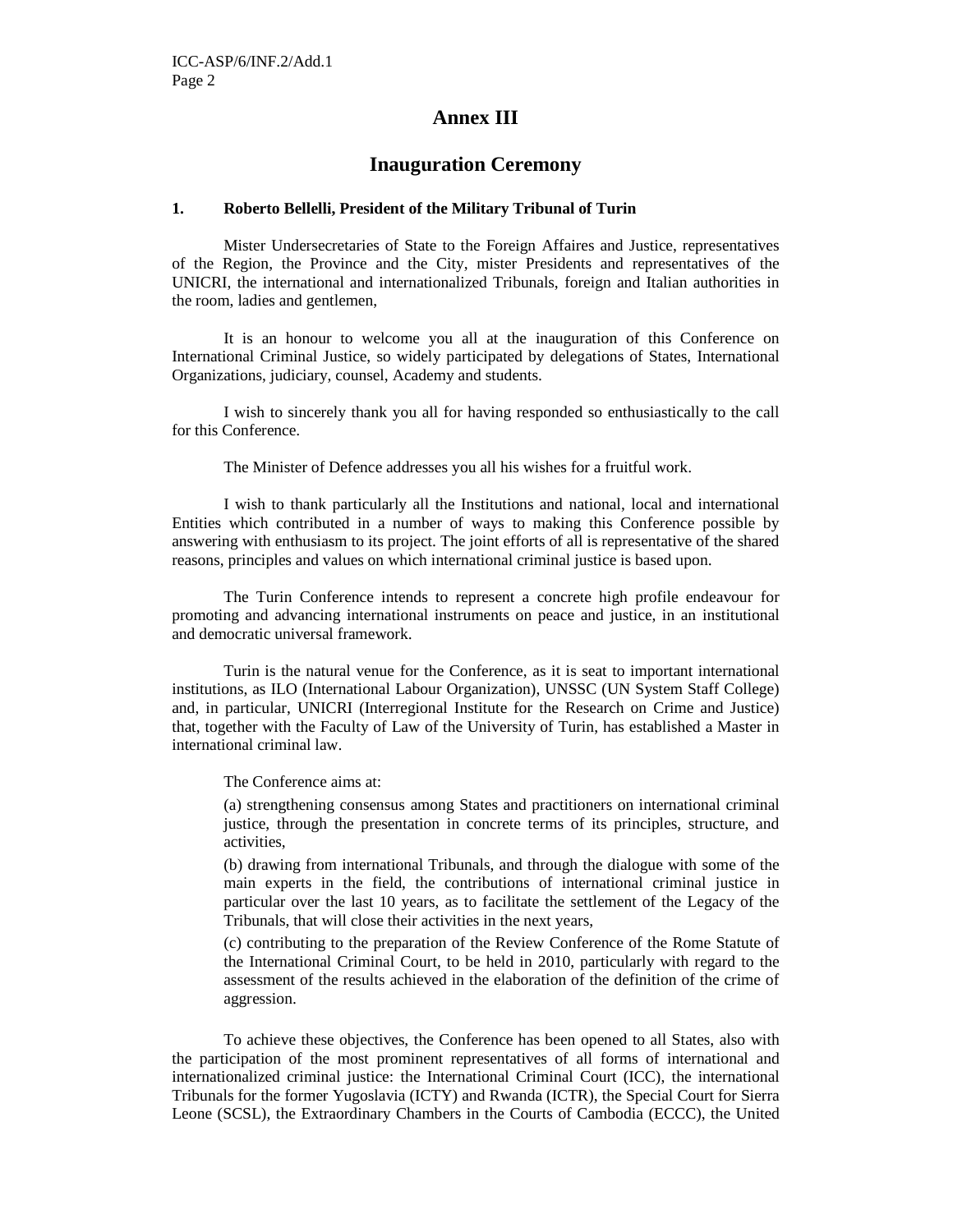Nations Interim Administration Mission in Kosovo (UNMIK), and the War Crimes Chamber in Sarajevo (WCC).

 Therefore, the Conference is articulated in a first part, dealing with the establishment and functioning of the Tribunals and of the International Criminal Court, indulging on the possible contents of the Review Conference of the Rome Statute. In particular, some of the most relevant political and legal issues emerged during the discussions for the elaboration of the definition of the crime of aggression will be dealt with in this segment.

The second part of the Conference will allow the Organs of international and internationalized criminal justice to directly present the good practices and case law which characterized the last ten years of their activities. This debate, also thanks to the contribution of scholars and other practitioners, will represent an useful basis for the consolidation of the experience of the international Tribunals.

 The armed conflicts and authoritarian regimes which trouble contemporary history have determined and continue to cause unimaginable atrocities and sufferings to the civilian populations.

The violation of the apparently most elementary rules that humanity established to regulate the use of force by States, both during armed conflicts (international humanitarian law) and in time of peace (human rights), translates into the commission of the most serious crimes of concern to the international community as a whole.

The punishment of genocide, crimes against humanity and war crimes left to the action of States might lead to the impunity of those most responsible, because of the absence or weakness of the Rule of Law, or for domestic political reasons of the territorial or nationality State, or because they are exempted from national justice in order to maintain occasional international compromises.

 The ascertainment of judicial truth for those most responsible for the most serious international crimes is an essential element in the social reconciliation process, needed to censure a lasting peace in a conflict area and, therefore, international peace and security.

 In order to ensure the timely punishment of those most responsible for the most serious acts of genocide, crimes against humanity and war crimes, the international community has established over time various forms of super national criminal justice, the first experiences being the Tribunals of Nuremberg and Tokyo, established by the winning Powers of the World conflict.

Following or even during the most recent conflicts or serious and widespread violations of human rights, the United Nations intervened by establishing international criminal Tribunals or lending assistance to States, in order to allow the exercise of national jurisdictions.

With the international Tribunals for the former Yugoslavia (1993) and Rwanda (1994), it was chosen an international substitutive intervention, depriving those States having jurisdiction under ordinary criteria from the prosecution over those responsible for international crimes committed during those conflicts.

 However, in other cases and depending on the rule of law situation in the interested States, resort was made to hybrid Tribunals, established by agreement with interested States and the UN, as for the Special Court for the Sierra Leone (2002), the Special Panels for the serious crimes committed in Timor Leste (2000), the Extraordinary Chambers in the Courts of Cambodia (2006).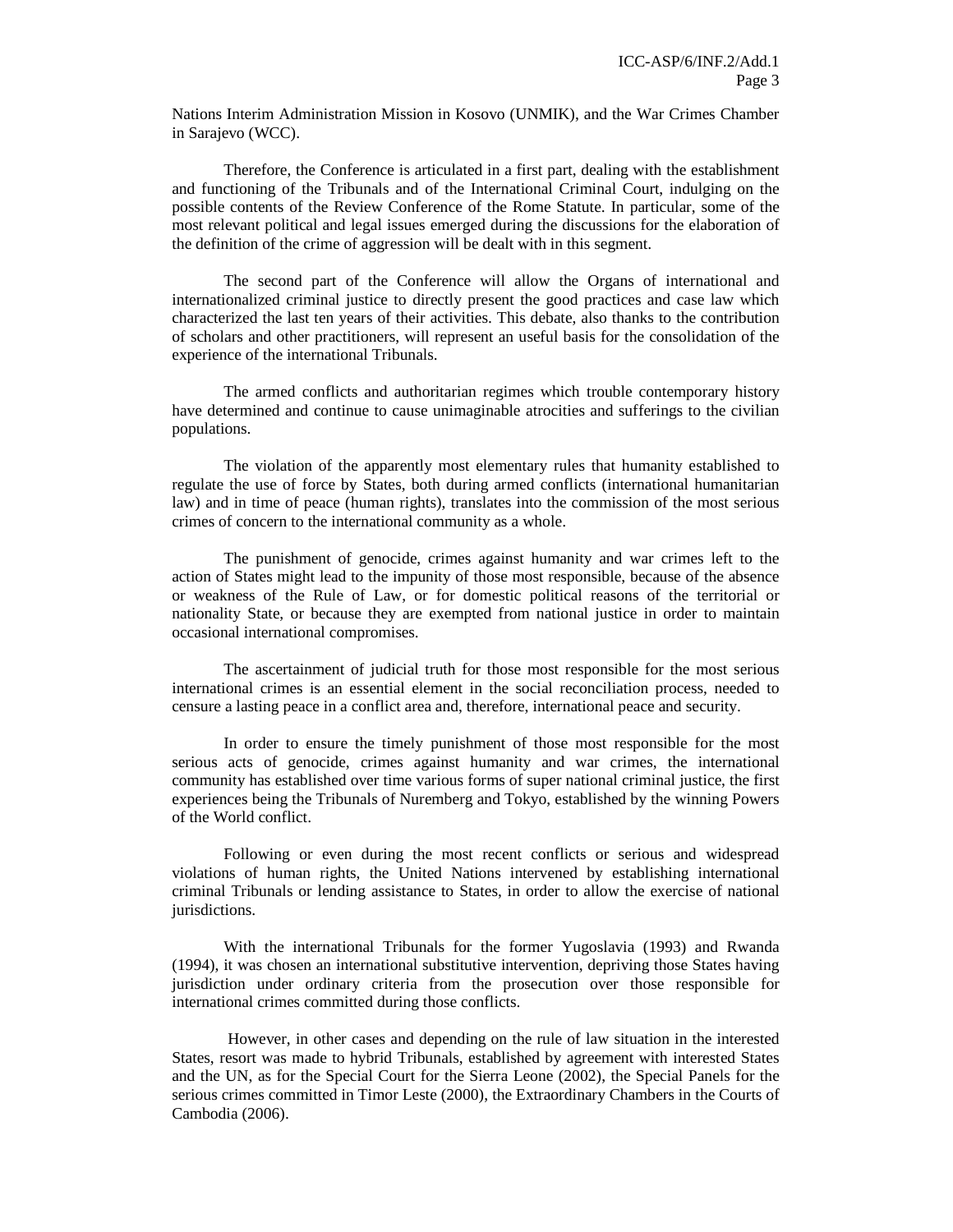Finally, other forms of internationalization of national justice were provided where a reduced international presence appeared to be sufficient to ensure compliance with appropriate standards of justice, as for the establishment of the War Crimes Chamber of Sarajevo (2004) or in the mixed panels in Kosovo (2000).

Common feature of all the said forms of international or internationalized jurisdiction is the establishment through a UN Security Council Resolution or negotiation between the UN and relevant States, in order to prosecute crimes committed on a limited territory and within a specific timeframe, and, as such intended to exhaust their activities over time.

 With the 1998 Rome diplomatic conference for the establishment of an International Criminal Court, some 120 States decided to create a jurisdiction which, differently from the forms of international justice limited in time and space, has a permanent and theoretically universal nature.

The principle of complementarity allows the Court to step in to prosecute and punish those who bear the greatest responsibility for the most serious conducts of genocide, crimes against humanity or war crimes in any situation where the States Parties of the ICC or, upon decision of the Security Council, even a non-State Party are unwilling or unable to do justice at the national level. Since the ICC concretely began its activities (2002), its Prosecutor has already performed investigations and, in some instances, the Court even began trials in cases concerning the Democratic Republic of Congo, Uganda (both of them being States Parties), but also, upon UNSC decision, on Darfur/Sudan.

However, not only the temporal perspectives and the extension of jurisdiction have changed with the establishment of the ICC. Over all, for the first time an international judge has been established before the commission of the crimes falling under its jurisdiction, thus representing a deterrent against the commission and continuation of the crimes.

The UN Secretary General himself has recently acknowledged the first deterrent effects resulting from the action of the Office of the Prosecutor of the ICC.

Therefore, the shift from a perspective of an exclusively repressive role of the judiciary to an also preventive function strengthens the role of the ICC as concurrent body in the maintenance and restoration of international peace and justice.

 The assertion of the ICC authority, independently both from its constituting States and from the UN and, therefore, from the UNSC, has been since and is still subject to strict scrutiny by some States.

However, the first steps of the new institution have already shown that the most radical criticism on the risk of its activities being politicized are unfounded, as was demonstrated by the UN entering into a Relationship Agreement with the ICC, by the referral of the jurisdiction on the crimes committed in Darfur, as well as by having the Court itself accepted to have the Special Court for Sierra Leone hold the Charles Taylor trial in its premises in The Hague.

 Over the next years, a crucial change will take place in the mechanisms of international criminal justice. While the ICC is already strengthening its role and structure, the closing down of the other forms of international justice is foreseen sometime between 2008 (Sierra Leone) and 2010 (Tribunals for the Former Yugoslavia and Rwanda).

The Tribunals will leave a multifaceted Legacy.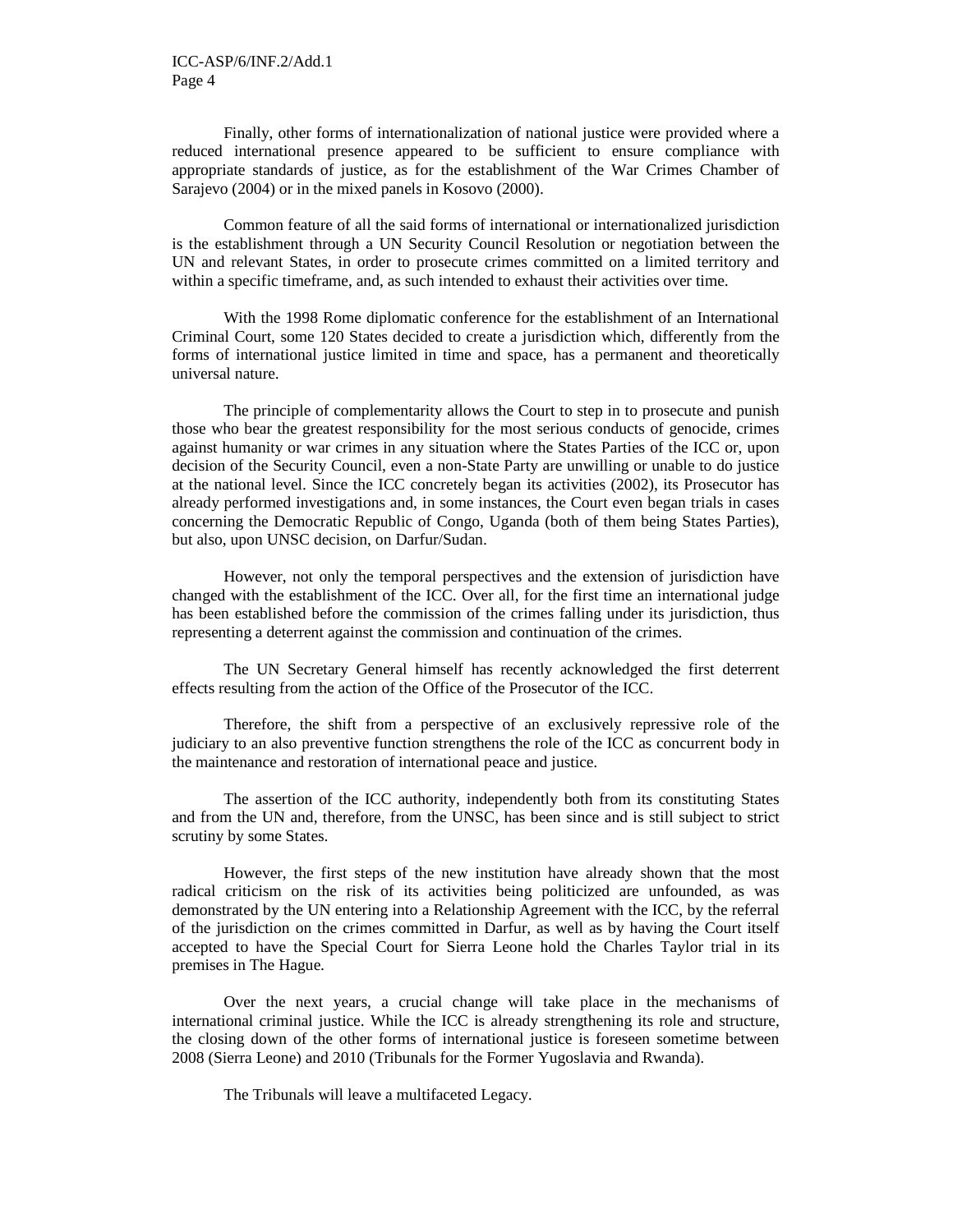On the one hand, it should be ensured for the benefit of local populations, victimized by the conflicts and abuses which led to the establishment of the Tribunals, both the preservation of the historical results of trials, as a complementary means for maintaining social stability, as well as a visible sign of the solution of the conflict in the rule of law. This could be achieved, e.g., through the future use of the premises where the Tribunals were hosted.

Furthermore, issues which will remain open and need to be managed through instruments still to be identified include those of a jurisdictional (e.g. possible revision of trials, sentence enforcement proceedings, or the handling of protected witnesses), as well as administrative nature (e.g., the archive and pension regime).

Finally, the legacy of the case law developed by the Tribunals, as well as the investigation and cooperation practices, and prosecution techniques of the Offices of the Prosecutors will represent a precious contribution, both for advancing criminal law and for those who, also at a national level and especially in the fullest affirmation of the principle of complementarity of the international permanent jurisdiction, will have to perform investigations and tackle prosecutions of similar complexity and sensitiveness.

 The first Review Conference of the Rome Statute of the ICC will also take place in 2009-2010. The Review Conference might also be called to an assessment of the legacy of the Tribunals, but it will certainly have the primary task to try to make possible the actual exercise of jurisdiction on the crime of aggression, already included in the jurisdiction of the Court.

In this regard, the negotiation to reach a generally acceptable definition of the individual crime of aggression - i.e. the criminal liability of who, being a civilian or a military in a leadership position, can plays the decisive role in triggering an act of aggression by a State against another State -, have come to a phase where a political decision on the core issue is needed: whether an individual can be prosecuted before the ICC for a conduct amounting to an act of aggression, even when the Security Council had not previously decided on the responsibility of the State for the act of aggression.

 In conclusion, the Tribunals and international Courts have since contributed and will in future contribute even more to the enforcement of the principle of international legality.

However, the strategic support of States and civil society, through various forms of cooperation and assistance, is a vital need for international criminal justice, as the effectiveness of its action is based on the consensus of the international community and public opinion.

In particular, States should enhance their efforts to participate to the Rome Statute of the International Criminal Court and support the functioning of a strong, permanent, independent and theoretically universal Court, representing a concrete response to the demand of justice coming from the victims of the most serious crimes that deeply shock the humanity.

### **2. Senator Gianni Vernetti, Under Secretary of State to the Ministry of Foreign Affairs**

On behalf of the Minister for Foreign Affairs, I wish to welcome the representatives of Governments, Organizations and Organs of international justice who are present here, today, to participate into the Conference on International Criminal Justice.

No better venue could have been chosen for this event: Turin has the advantage of hosting important institutions of the United Nations family, and namely UNICRI, the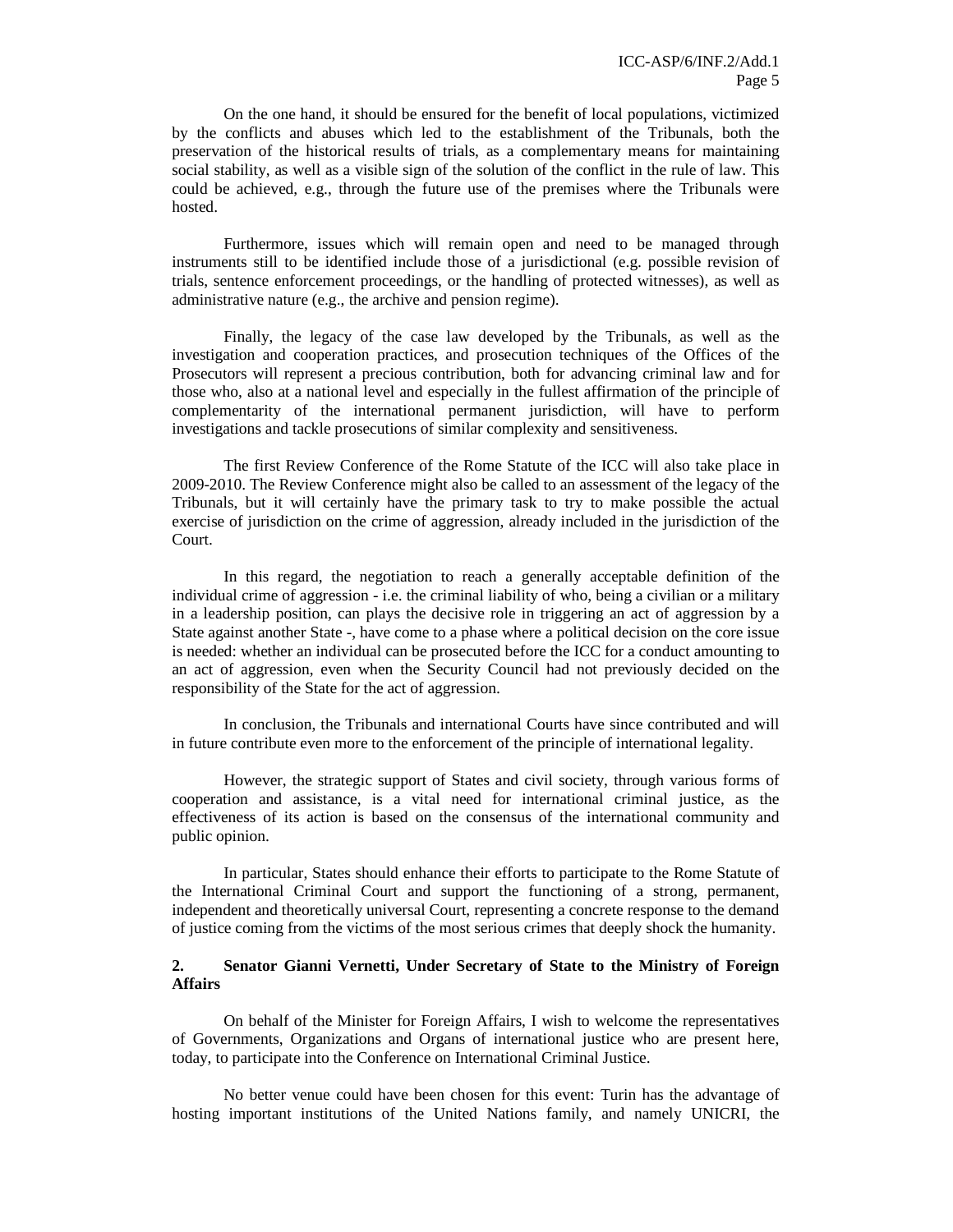#### ICC-ASP/6/INF.2/Add.1 Page 6

International Training Centre of the International Labour Organization (ILO), and the United Nations System Staff College (UNSSC).

These institutions, together with other initiatives locally undertaken and promoted, qualify this City as a centre of global importance in the fields of international criminal law and of training.

I wish to thank particularly the President of the Military Tribunal of Turin, Roberto Bellelli, whose well known competence and professionalism in international criminal law allowed him to gather on the project of this conference all relevant international, national and local institutions.

The Italian Government strongly supports this Conference, in line with its traditional commitment for the protection of Human Rights and for strengthening international justice, as witnessed by the leading role played by Italy in the establishment of the International Criminal Court, whose Statute was adopted as outcome of the 1998 Rome Diplomatic conference.

The Rome Statute represented a turning point in a process started in the aftermath of WWII and which accelerated since the 1990', with the ad hoc Tribunals for the Former Yugoslavia and Rwanda and, more recently, with the establishment of the special jurisdictional organs for Sierra Leone, Timor Leste and Cambodia.

In this regard, we welcome the participation into this Conference, among the others, of the representatives of international jurisdictions.

The Turin Conference will represent an important opportunity for analysing the results achieved by international criminal justice in the last years, but also and over all to shed light on the road ahead.

It will be fundamental to facilitate the widest support to strengthen the various international judicial instances in this field and, in particular, the International Criminal Court.

The vision of the Court supported by Italy is that of a strong, credible and independent institution, provided with the instruments crucial to ensure not only its repressive role but also to perform a deterrent functions on the most serious crimes against humanity.

We understand that the Court will contribute to the development of international criminal customary law through its case law, and that it twill also provide States Parties with an important incentive to adapt its domestic legal system to the higher principles and standards in the field.

For these reasons, Italy has been Longley committed, together with the other Member States of the European Union, in promoting the universality of the jurisdiction of the International Criminal Court, through the participation of those States that, for different reasons, still have reservations on the Court. We do believe that the provisions contained in the Rome Statute, including the rigorous criteria for the selection of judges, offer ample safeguards for the impartiality and independence of the Court.

Finally, I acknowledge that the support that this Conference is aimed at providing to the development of international criminal justice and, in particular, to the organs over which it is based, represents an additional, significant manifestation of the commitment of the international community in the fight against impunity and for the full realization of the human dignity and fundamental individual rights, in safeguard of future generations.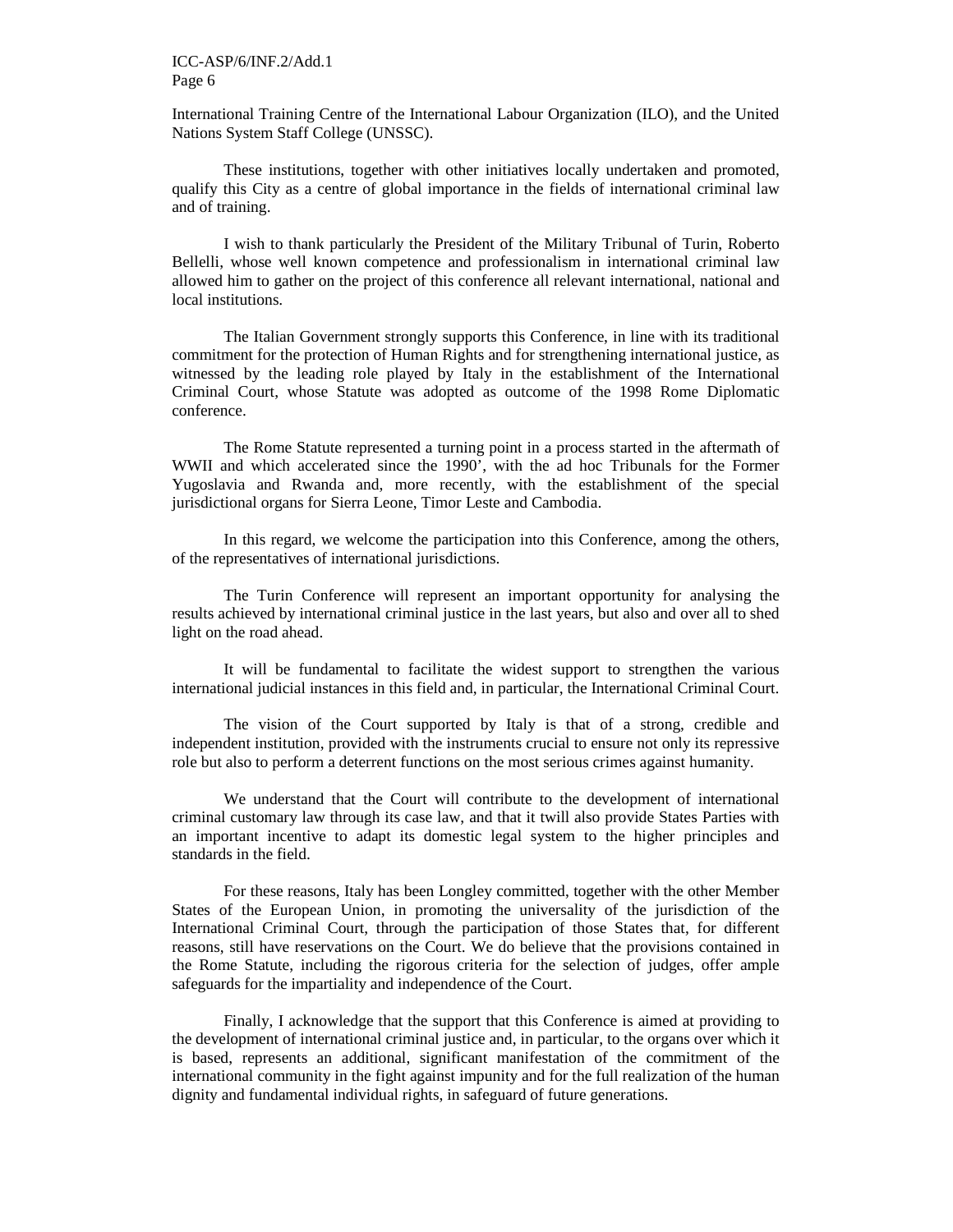Therefore, enjoy my and the Minister's of Foreign Affairs best wishes for the full success of the Conference.

#### **3. Sergio Deorsola, Deputy President of the Piedmont Region**

On behalf of the Region Piedmont and of its President, Honourable Mercedes Bresso, I wish to warmly greet the organizer and the participants to the important meeting which opens today in Turin and will commit you for the whole week. My warmest regards and welcome in Piedmont to the many representative of States.

The issue at stake concerns crucial matters in international law, even beyond international criminal law. In the past century, starting from the Tokyo and Nuremberg trials, we have learnt that Head of States, Governments, military officers and other officials cannot escape accountability before the humanity. However, the Tokyo and Nuremberg trials were held by winners against the defeated ones, and this is objectively a legal and political limit which the recent reflection endeavours to overcome.

The aim is to establish an international community where States voluntarily give up part of their sovereignty in favour of other super-national organisms. In this regard, e.g., Europe insistently requests the former Yugoslavia States to give partly up their sovereignty by surrendering to the international Tribunal in The Hague those accused of genocide and crimes against humanity. It is not an easy question, as a modern State is first of all qualified by the legitimate detention of the monopoly of the use of force. However, the reflection of the second part of the twentieth century has disputed on this very point. A State cannot exert its force without any limit, and might be held accountable when exercising the force in a non legitimate manner. In this respect, the Italian Constitution is highly innovative: in first place, it rejects war as an instrument for the resolution of international disputes; secondly, it provides for the possibility to partly give up its sovereignty in the framework of international treaties.

Here we have the questions and, possibly, a number of answers to the issues raised by the new era. The real challenge is to widen the scope of shared solutions, as to have a limitation of sovereignty accepted by all. In other words, all should accept to be accountable of their actions before the international community.

I understand this as one of the objectives of this Conference, and to this end wish you most sincerely good work.

#### **4. Aurora Tesio, Deputy President of the Province of Turin**

I am happy to welcome you all on behalf of the Province of Turin, and of its President, Antonio Saitta. The Region, the Province and the City have together acknowledged today's event as a very important opportunity, and seized it with much interest. As it has been previously recalled, our territory is already seat to important institutional centres, and could also host a training centre specialized on the issues to be dealt with here.

I believe that it is absolutely fundamental, when tackling the many conflicts in the world, to have them not covered by silence. Unfortunately, this happens way too often. Only few information come up in the media, and is perceived by common citizens. I cannot forget the silence which covered the tragic events of Argentina, more than thirty years ago, and strongly believe that we should no longer allow this happen again in the world or, at least, that it goes unpunished. By the same token, we have always to remind us that women and children are the first victims of any conflict.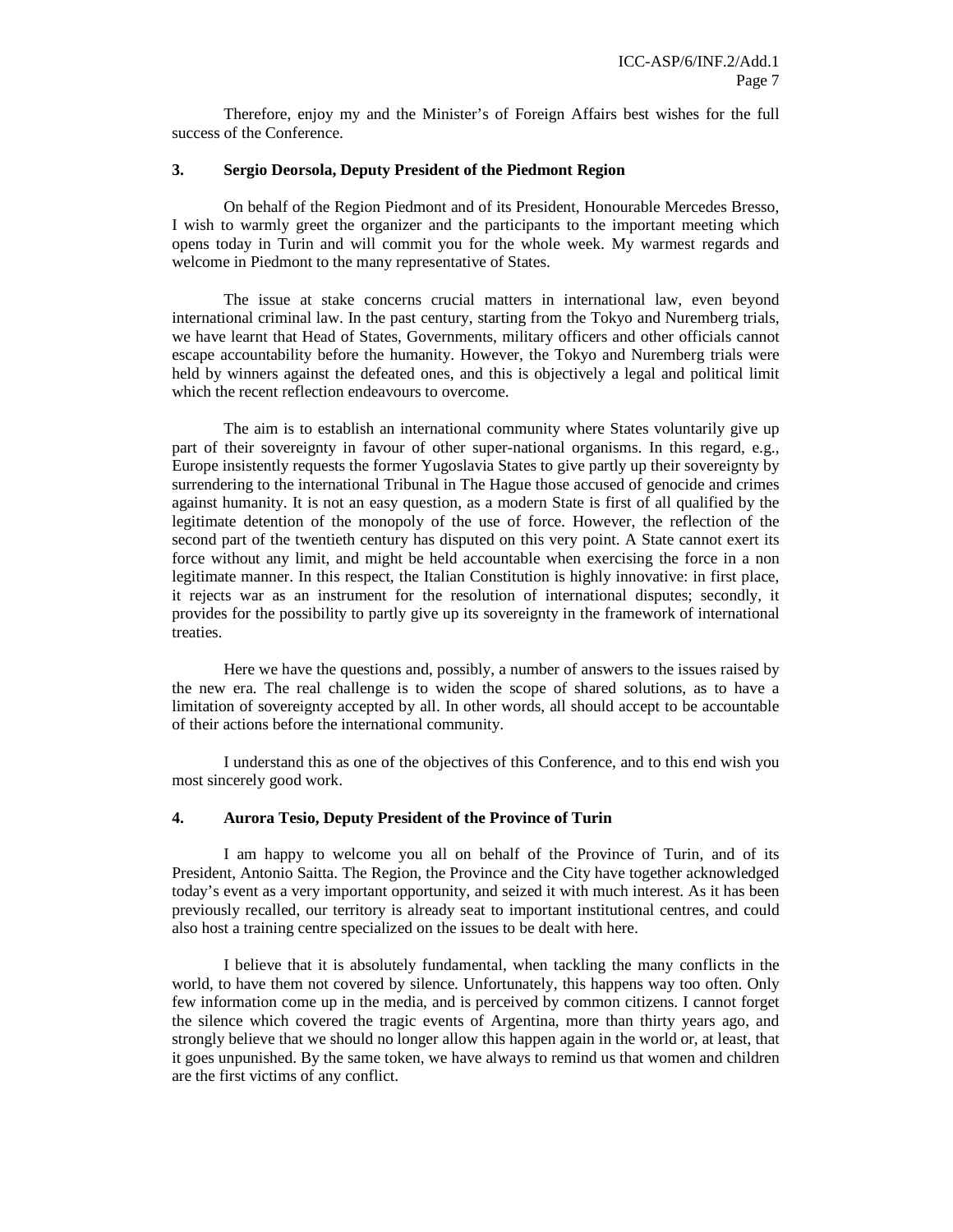Therefore, restoring the rule of law in countries which underwent conflicts or nondemocratic regimes is one of the most important objectives we have to pursue at the international level.

Accountability is fundamental to overcome dramatic steps of history in many countries: those responsible for crimes against humanity are to be prosecuted and to be held criminally liable. This is a request which I have personally ascertained in contacts held in the Bosnian territory for purposes of international cooperation. Therefore, I understand that the discussions which will be held here are crucial and of the outmost importance, thanks to the firm determination of the President of the Military Tribunal of Turin, Roberto Bellelli, who so much committed himself for making today's meeting a reality.

I wish, therefore, to confirm the commitment of my Administration to continue to be active in this field and, once again, welcome and wish you all successful work and good time in our town.

#### **5. Michele Dell'Utri, Deputy Mayor, City of Turin**

The City of Turin welcomes this important international meeting on international criminal justice.

Let me first thank President Bellelli for having conceived this meeting, that he also implemented in all its scientific, administrative and operative aspects.

I am convinced that this meeting is the most numerous one in the filed, after the Rome diplomatic conference, which in 1998 lead to the establishment of the International Criminal Court. Today, some 100 States are present here, together with judges, practitioners, NGOs, UN organizations and others.

The City of Turin is honoured to host this Conference, as part of Turin being a town of excellence in industry, culture, and Italian history. In fact, although for a short period, Turin was the first capital of Italy. In more recent history, Turin has also represented the starting point in the fight against terrorism of various kind and, therefore, it is directly involved in crucial law enforcement.

We hope that this will be the first of many meetings, which might also take place annually to make, through Judge Bellelli and the other authorities present today, Turin present in the international arena in support of international criminal justice.

History heads towards the establishment of organizational structures to handle globally conflicts which countries are not able to manage at the local level.

Therefore, meetings like this are welcome, likewise any concrete and operative results which might support and strengthen the International Criminal Court.

The City of Turin welcomes and thanks all participants. I also hope that beside working hours, you might find also time to discover our wonderful town.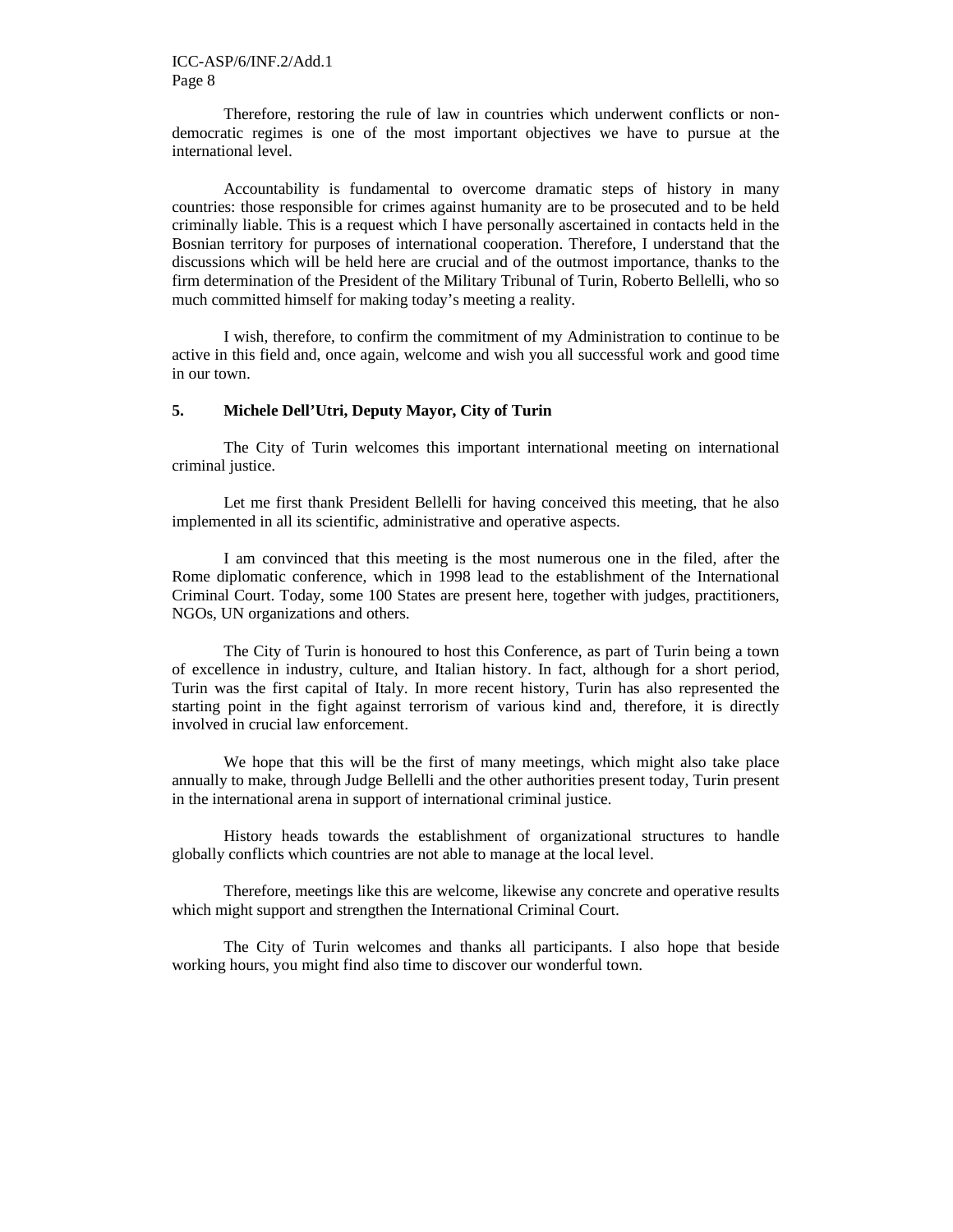#### **6. Doris Buddenberg, Officer-in-Charge, United Nations Interregional Institute for the Research on Crime and Justice (UNICRI)**

Excellencies, distinguished representatives from international, national and local authorities, ladies and gentlemen, colleagues,

Fist of all I would like to express my most deep gratitude to the President of the Military Tribunal of Turin, Mr. Roberto Bellelli, for having taken the initiative of this Conference on International Criminal Justice and for having involved in its organization the United Nations Interregional Crime and Justice Research Institute (UNICRI), the Turin-based Institute of the United Nations mandated to implement action-oriented analysis and technical cooperation activities in the field of crime prevention and criminal justice.

We have been extremely honored to support, together with many other institutions and entities, the efforts of the Tribunal of Turin, of its President and his collaborators, towards the organization of this Conference, and we are very grateful to the city of Turin for being, once again, an important frame for the organization of a major event.

This Conference – which gathers together the highest-level representatives of the international tribunals, the scientific community and the civil society - is an important occasion to raise awareness on the accomplishments achieved by the international tribunals and at the same time on the impact that the work of the tribunals has had on the development of international criminal law.

We also believe that this event can be a precious opportunity to discuss about the further development of international criminal law and of international tribunals.

We should not forget that efforts towards an effective prosecution of crimes under international law, such as war crimes, crimes against humanity and genocide, have a long history and that all of us are contributing with our efforts, at different levels, to a long and some time tortuous historical process.

A first example of prosecution of the today's defined crimes under international law can be traced in 1474, when at Breisach, Germany, 27 judges of the Holy Roman Empire sentenced for violation of the "laws of God and Humankind" Peter von Hagenbach, found guilty for having allowed his soldiers to abduct and kill innocent civilians and seize their lands.

It is important to look at the historical process before the 1998 Rome Conference in order to understand where we are and which goals are still to be accomplished.

There are several milestones behind the creation of the ICC and the current features of international criminal law. The Treaty of Versailles, even without leading to the creation of any international tribunal, gave a unique boost towards the development of the concept of the individual responsibility for war crimes, while the Tribunal of Nuremberg and the subsequent 1946 "Affirmation of the Principles of International Law Recognized by the Charter of the Nuremberg Trial" led to the definition of the crimes which are today envisaged by the Rome Statute.

The Tribunals for the crimes committed in the former Yugoslavia and in Rwanda, if compared to the Tribunal of Nuremberg or the one of Tokyo, represent another important step forward since, besides having a clearer international nature, their action cover crimes committed both all the parties involved in the conflict.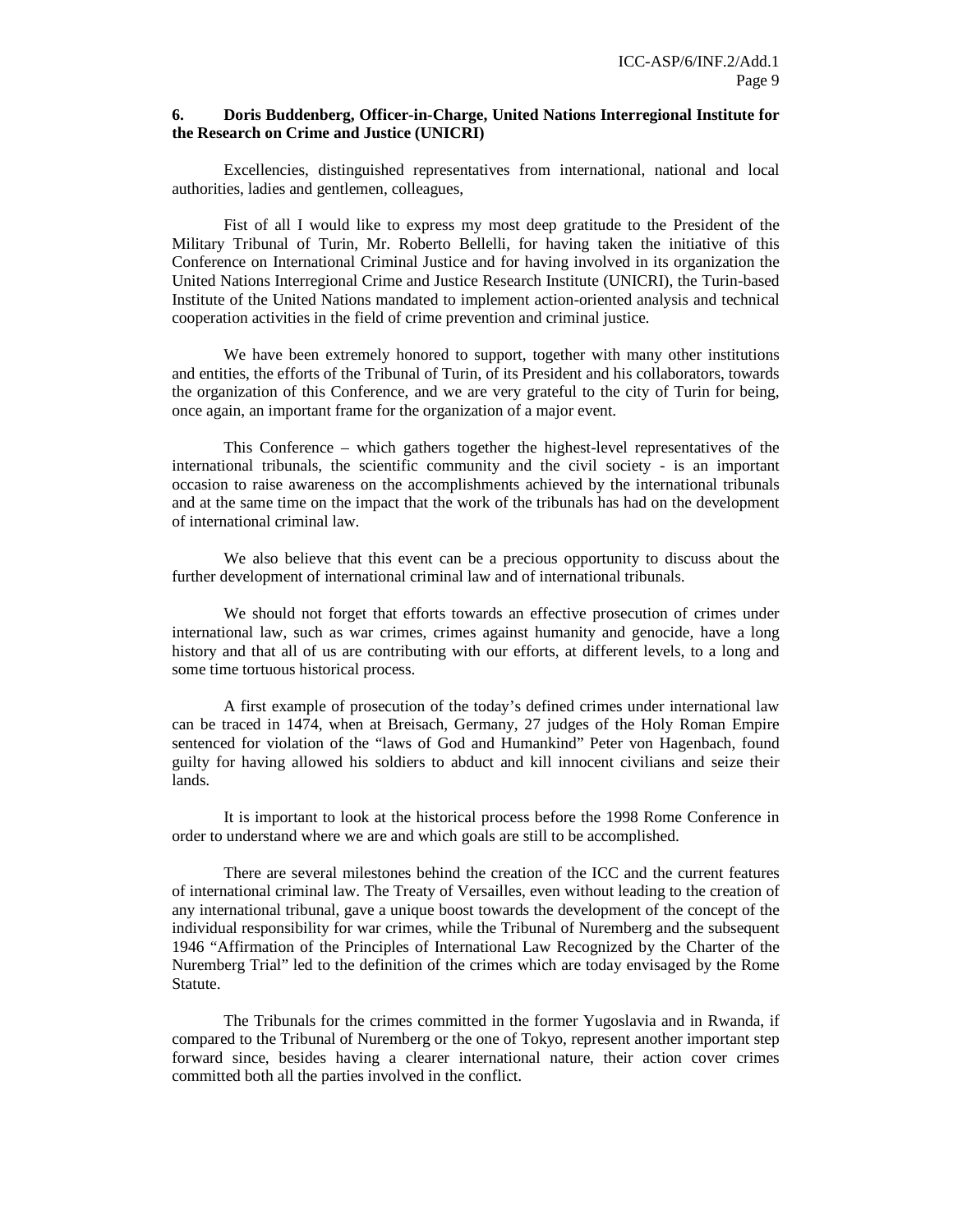The ICC, while embracing this approach, expands its action beyond any specific territorial or temporal limit. The latest goal of the *ad hoc* tribunals, having a well-defined *ratione loci and <i>temporis*, was to contribute to the re-establishment and maintenance of peace; the latest goal of the ICC is justice itself, being peace a highly desirable consequence of this.

In order to contribute to the promotion and dissemination of international criminal law and humanitarian law, UNICRI has included relevant modules on the international criminal justice in its Master of Laws, an international post-graduation course organized in the latest years with the collaboration of the University of Turin.

Stepping forward in this field, we are taking concrete steps to undertake, upon request, capacity building activities in support Member States' efforts to prosecute crimes under international law, as well as to provide legal advisory services, actions to intensify international cooperation and training for magistrates and investigating officials.

In this connection, I feel that UNICRI Headquarters and the city of Turin could be a possible favorable location for the organization of courses of excellence both for magistrates dealing with crimes under international law in their respective countries or willing to improve their knowledge on the functioning of the international tribunals.

By so doing, UNICRI will follow its traditional approach to technical cooperation which envisages, inter alia, the involvement of Member States that like Italy have relevant experience on the topics tackled, other relevant international and regional organizations and, useless to say, the scientific community and the civil society.

Last but not least and in the spirit of cooperation and progress, I wish success to this Conference, thank the President and wish you a fruitful exchange of knowledge. Thank you.

## **7. Fausto Pocar, President of the International Criminal Tribunal for the former Yugoslavia**

Authorities, colleagues and friends,

It's a great honour to address the opening session of this distinguished Conference on International Criminal Justice, organised and convened by the President of the Military Tribunal of Turin. It is in particular, my distinct pleasure to take part in a Conference where the case law of the International Criminal Tribunal for the former Yugoslavia ("ICTY") will no doubt play a significant role.

Let me recall that the creation of the ICTY in 1993, by the United Nations Security Council, marked the first time since the establishment of the Nuremburg and Tokyo International Military Tribunals, following World War II, that an international criminal tribunal was created to prosecute perpetrators of mass atrocities. The International Military Tribunals' legacy of individual responsibility for war crimes, crimes against humanity and crimes against peace committed in the Second World War at the international level provided the foundation for the establishment nearly fifty years later of the ICTY. The creation of the ICTY, however, marked a series of important firsts for the United Nations. Never before had the Security Council acted under Chapter VII of the UN Charter to create a subsidiary judicial body under its auspices, as a means of enforcing respect for international law, in particular international humanitarian law. Additionally, this was the first time that the Security Council decided on the establishment of an international tribunal as an effective measure to deter the commission of crimes, bring those responsible to justice and contribute to the restoration and maintenance of peace and security.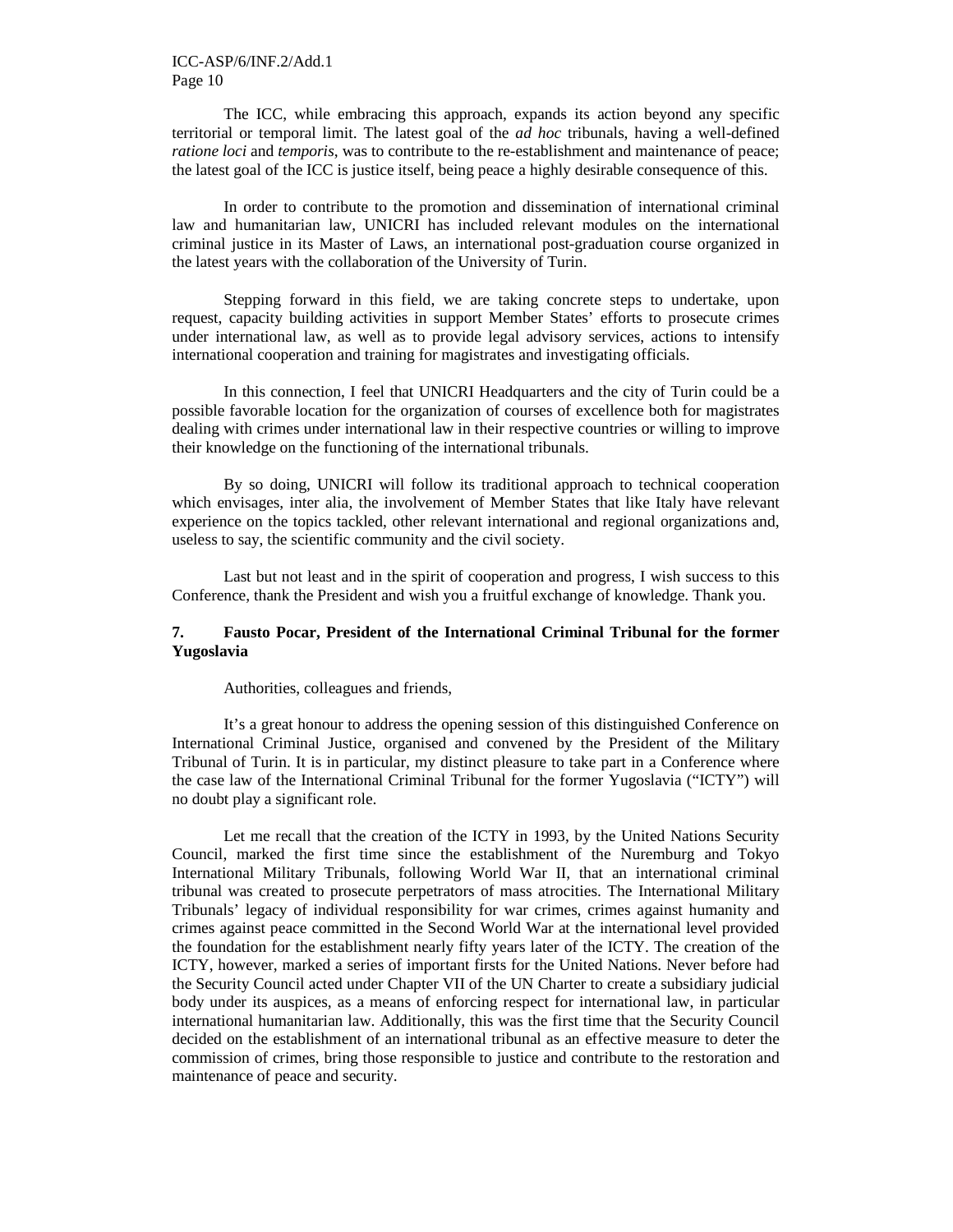This Conference will undoubtedly underscore some of the core achievements attributed to the Tribunal. Let me just briefly say that the ICTY's central mission has been to combat impunity and impose personal accountability on perpetrators of war crimes, crimes against humanity and genocide. In other words, persons, who committed horrific crimes, regardless of rank or status, are no longer able to absolve themselves of the duties that law imposes and from the responsibility which it entails. Past failures to punish perpetrators of such crimes, especially persons in position of authority, only served as a signal to future leaders that they would also enjoy impunity.

The ICTY has developed and continues to develop and effectively enforce an entire body of international humanitarian law governing conflict situations put into place following World War II, including the Geneva Convention of 1949, which had never before been applied in an international court. It is worth recalling that there existed very little jurisprudence at the time the Tribunal began its work upon which it could rely as precedent for determining the elements of crimes under the full body of international humanitarian law it was tasked with applying. Some guidelines were provided by the interpretation of the fourth Hague Convention and Regulations on the laws of war as well as the International Military Tribunal's Charter during the Nuremburg trials. However, in many instances the Tribunal had to determine the elements of a number of crimes under customary international law, often providing a detailed and thorough examination of the laws' formation. As a result, the Tribunal has developed a rich body of jurisprudence, both substantive and procedural, which will be indispensable for the future enforcement of international humanitarian law in other jurisdictions.

Let me close by saying that notwithstanding the considerable challenges faced by the Tribunal, its successful functioning and its considerable achievements demonstrate that international criminal justice is indeed feasible. Serious violations of international humanitarian law can be effectively prosecuted in international courts. As the Tribunal winds down (its closing is foreseen in the next few years) and as international criminal justice transitions to a new phase, the institutional experience and jurisprudence of the ICTY leaves behind an important legacy that will help pave the way for future international criminal tribunals, as well as national courts to enforce international humanitarian law and end impunity for war crimes, crimes against humanity and genocide.

This Conference will be devoted to the assessment of the achievements of international courts, including, not only the ICTY, but also of its sister institution, the ICTR, and the other international mixed jurisdictions that have been established in the last decade. This collective reflection will undoubtedly provide a solid basis from which to assess the current status and future development of the international criminal legal system. So, I wish all possible success to the Conference, in the interest of international criminal justice.

Thank you for your attention.

#### **8. Erik Møse, President of the International Tribunal for Rwanda**

Your Excellencies, dear colleagues, ladies and gentlemen,

On behalf of The International Criminal Tribunal for Rwanda I would like to congratulate the organizers of the Conference on International Criminal Justice. The ICTR is represented by six persons, including its President, Prosecutor and Registrar, as well as other representatives of the Prosecution and the Registry. We come from our main seat in Arusha, Tanzania, and from our Investigation Unit in Kigali, the capital of Rwanda.

I cannot recall any other international meeting where the ICTR has been so well represented. But this should come as no surprise, given the importance of this particular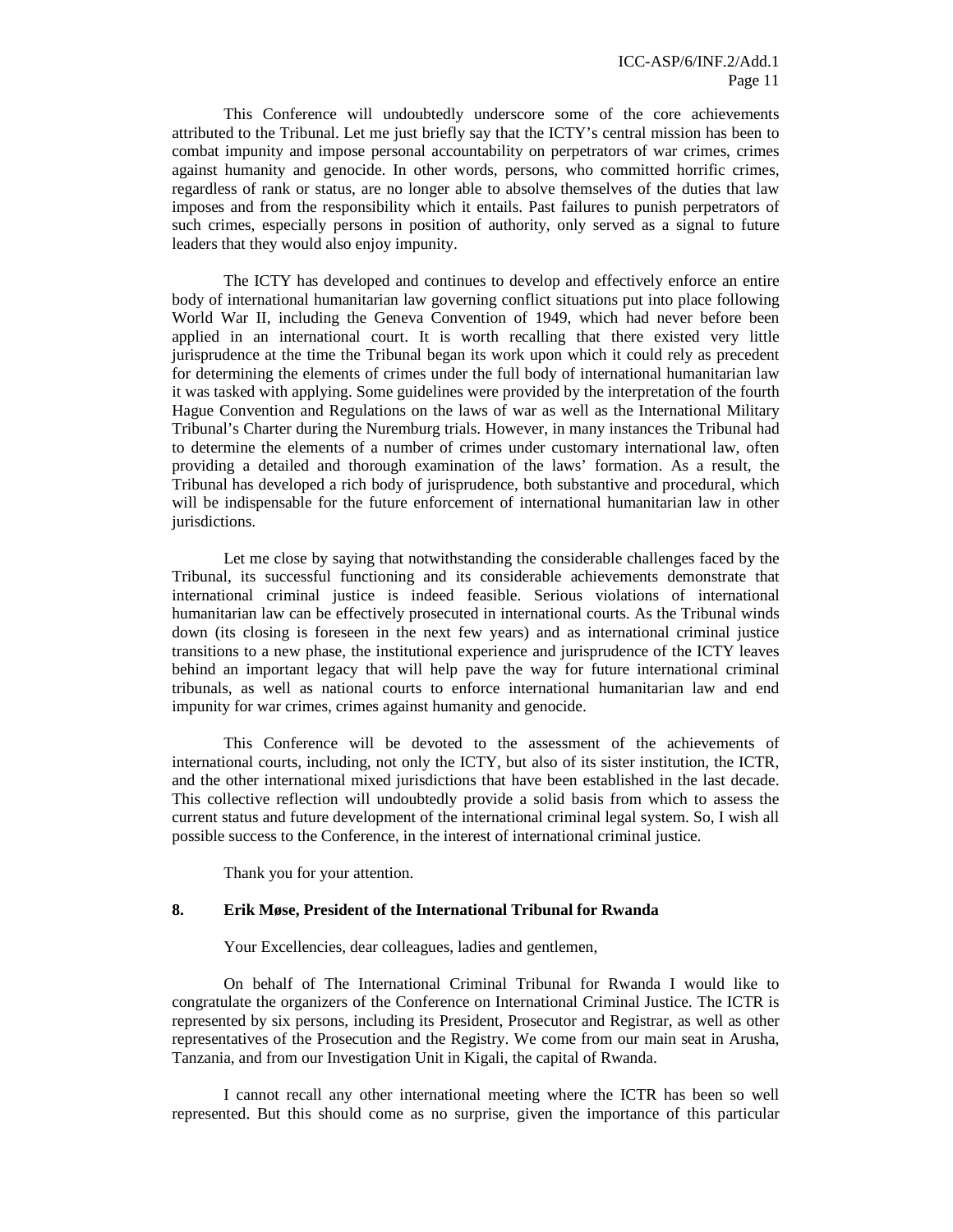Conference. It will certainly make a contribution to the development of international criminal justice. All international criminal tribunals are here, irrespective of their legal basis and of whether they can be characterized as international, mixed or hybrid. They include persons from the judiciary, the prosecution and the registry. Other key actors in the field of international justice are also present, representing the diplomatic community, academia, civil society and NGOs. The participants have unique experience and institutional knowledge

All essential topics will be discussed: the foundations of the legal system, its achievements, its challenges, and new developments. In brief, the program covers the past, the present and the future.

The ICTR representatives look forward to making a contribution, to disseminate knowledge about what we have done so far, and to be inspired by the interventions of other participants. We would like to express our warmest thanks to the organizers of this Conference and to the City of Turin, and wish you the best of success. Thank you.

#### **9. René Blattmann, Vice President of the International Criminal Court**

Vice President Blattman welcomed the format of the Conference, its organizers and all participants to the Conference, to which President Philippe Kirsch was unfortunately unable to assist personally. He praised the Conference program, where the history and all crucial issues of international criminal justice were dealt with, taking advantage of the convening of all international and internationalized tribunals. As a permanent actor in the field, the ICC itself has a keen interest in fully participating to the proceedings and take advantage of the discussions on the different subjects.

#### **10. Chea Leang, National Co-Prosecutor, Extraordinary Chambers in the Courts of Cambodia**

#### Ladies and Gentlemen, *buongiorno*, greetings from Cambodia,

On behalf of the staff of the Extraordinary Chambers in the Courts of Cambodia, I sincerely thank Judge Roberto Bellelli, the Military Tribunal of Turin, the Italian government and other donors for your kind invitation to us to participate here - in beautiful Torino. I, along with our Deputy Co-Prosecutor William Smith, am very happy to be here – to learn, and to share our experiences as we approach the commencement of judicial proceedings to try the senior leaders and most responsible individuals for horrific atrocities occurring in Cambodia 30 years ago.

We are the newest members of the international criminal law community. It is unfortunate, however, that the crimes we shall prosecute occurred much before any of the international criminal tribunals were even contemplated. We have a heavy burden to discharge – in a short time, with the attention of the justice-seeking Cambodian people, and indeed the world focused on our court. It is essential, therefore, that we undertake our mandate guided by the various other international judicial institutions established in the recent past. Our participation in this conference - which assembles under one roof, the accumulated wisdom in this field – will no doubt be very beneficial to us.

Ours is the most recent, and to my mind the boldest, experiment to bring international justice closest to the victim population. There is already an immense excitement and interest in the way we will eventually marry the Cambodian law and practice with the internationally recognized standards of justice and due process. To that end, the system of coequal prosecutors and investigating judges, one national and one international, to my mind, is an important step in that direction. It highlights how important it is to build genuine relationships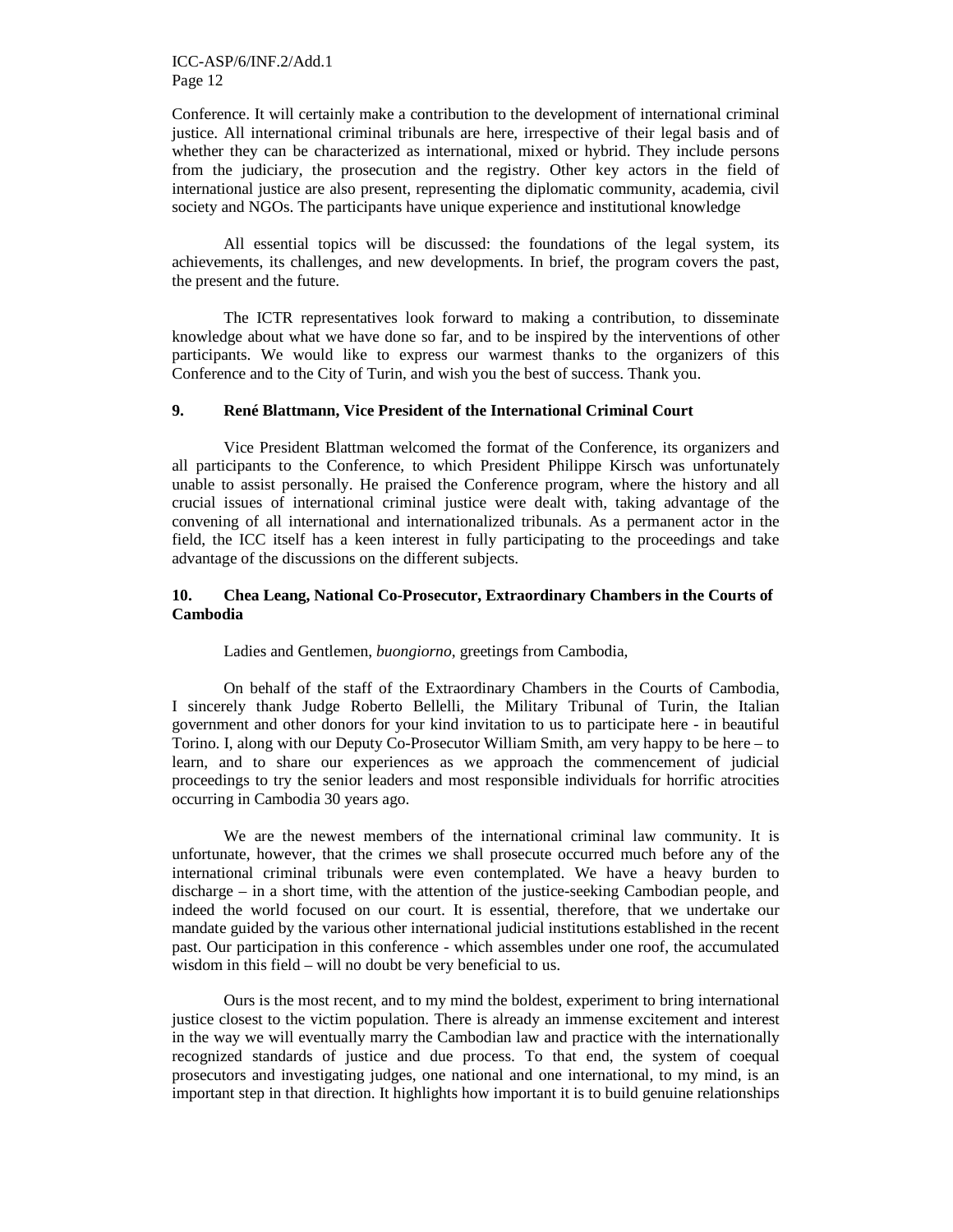based on co-operation and understanding between representatives of the national court and the international community to achieve effective decision making.

During this conference I hope we have many opportunities to interact and discuss on these and other interesting issues crucial to the success of our tribunal. We hope to receive all your support and assistance to make sure that justice, which has eluded the Cambodian people for so long is finally served – and to erase the notion of impunity that seems to have been associated with some of the worst crimes of the last century. Grazie.

#### **11. Amelie Zinzius, Representative for the Special Court for Sierra Leone**

Good morning Justice Bellelli, my Lords, your Excellencies, colleagues, ladies and gentlemen,

On behalf of the President of the Special Court, Justice George Gelaga King, I would first like to thank the organizers for extending an invitation to the Special Court to attend this Conference. Unfortunately Justice King could not be here today. The dates of the ninth Plenary meeting of the Judges of the Special Court, over which President King is presiding, coincides with those set for this Conference. Justice King sends his sincerely regrets for not being able to attend this remarkable venue, as he is not only a great supporter of these types of events but as President of the Special Court and Sierra Leone national himself, he is proud of the Special Court's creation and mandate, and he is passionate about the Court's achievements.

The Special Court for Sierra Leone has been defined as an innovative institution from the outset, its mandate, structure, functions and completion strategy was conceived so much differently from its sisters *ad hoc* Tribunals. The location of the Special Court in Sierra Leone, its funding scheme based on voluntary contributions, its expands of outreach or legacy programmes, are just a few examples of the Special Court's innovative elements. Additionally, the nature of the evidence presented before the Court in relation to crimes never prosecuted in front of any other criminal tribunal, for instance the recruitment of child soldiers and forced marriages, as well as key decisions on the immunity of Heads of States and the validity of pardons granted to combatants, have given the SCSL a genuine opportunity to contribute to the development of international criminal law.

Of course with innovations comes its load of challenges. During its four years existence, the Special Court has been confronted with a number of difficulties, for today's Conference offers a unique occasion to share the lessons of the Special Courts as well as its accomplishments.

I trust it will become apparent from these wick presentations as the SCSL does not only clearly embody the international community's efforts to strengthen the rule of law and to fight against impunity but also in many respects offers a model to be followed.

Again on behalf of the Justice King, thank you to the organisers of this Conference for this opportunity.

# **12. Senator Alberto Maritati, Under Secretary of State to the Minister of Justice**

The establishment of mechanisms of international criminal justice, included the International Criminal Court, has as a pre-requisite the need of cooperation by States, as an International Court has no self-authoritative powers and cannot impose its decisions over States.